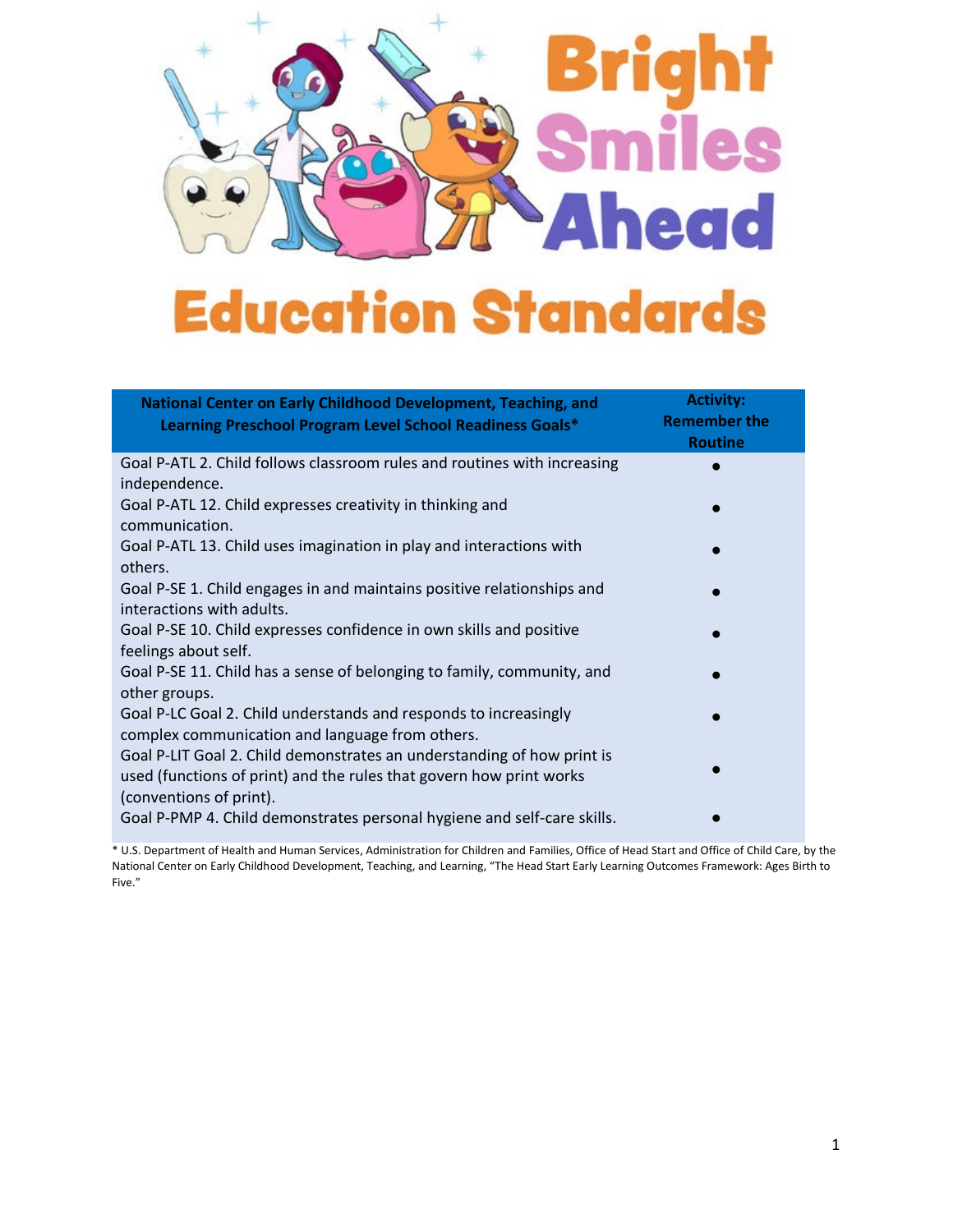| <b>Common Core State Standards Initiative** Kindergarten</b>            | <b>Activity:</b><br><b>Remember the</b><br><b>Routine</b> |
|-------------------------------------------------------------------------|-----------------------------------------------------------|
| <b>Reading: Foundational Skills</b>                                     |                                                           |
| <b>Print Concepts</b>                                                   |                                                           |
| CCSS.ELA-LITERACY.RF.K.1.A                                              |                                                           |
| Follow words from left to right, top to bottom, and page by page.       |                                                           |
| <b>Phonics and Word Recognition</b>                                     |                                                           |
| CCSS.ELA-LITERACY.RF.K.3                                                |                                                           |
| Know and apply grade-level phonics and word analysis skills in          |                                                           |
| decoding words.                                                         |                                                           |
| <b>Reading: Informational Text</b>                                      |                                                           |
| <b>Range of Reading and Level of Text Complexity</b>                    |                                                           |
| CCSS.ELA-LITERACY.RI.K.10                                               |                                                           |
| Actively engage in group reading activities with purpose and            |                                                           |
| understanding.                                                          |                                                           |
| <b>Speaking and Listening</b>                                           |                                                           |
| <b>Comprehension and Collaboration</b>                                  |                                                           |
| CCSS.ELA-LITERACY.SL.K.1                                                |                                                           |
| Participate in collaborative conversations with diverse partners        |                                                           |
| about kindergarten topics and texts with peers and adults in small and  |                                                           |
| larger groups.                                                          |                                                           |
| CCSS.ELA-LITERACY.SL.K.1.A                                              |                                                           |
| Follow agreed-upon rules for discussions (e.g., listening to others and |                                                           |
| taking turns speaking about the topics and texts under discussion).     |                                                           |
| CCSS.ELA-LITERACY.SL.K.1.B                                              |                                                           |
| Continue a conversation through multiple exchanges.                     |                                                           |
| <b>Presentation of Knowledge and Ideas</b>                              |                                                           |
| CCSS.ELA-LITERACY.SL.K.6                                                |                                                           |
| Speak audibly and express thoughts, feelings, and ideas clearly.        |                                                           |

\*\*© Copyright 2010 National Governors Association Center for Best Practices and Council of Chief State School Officers. All rights reserved.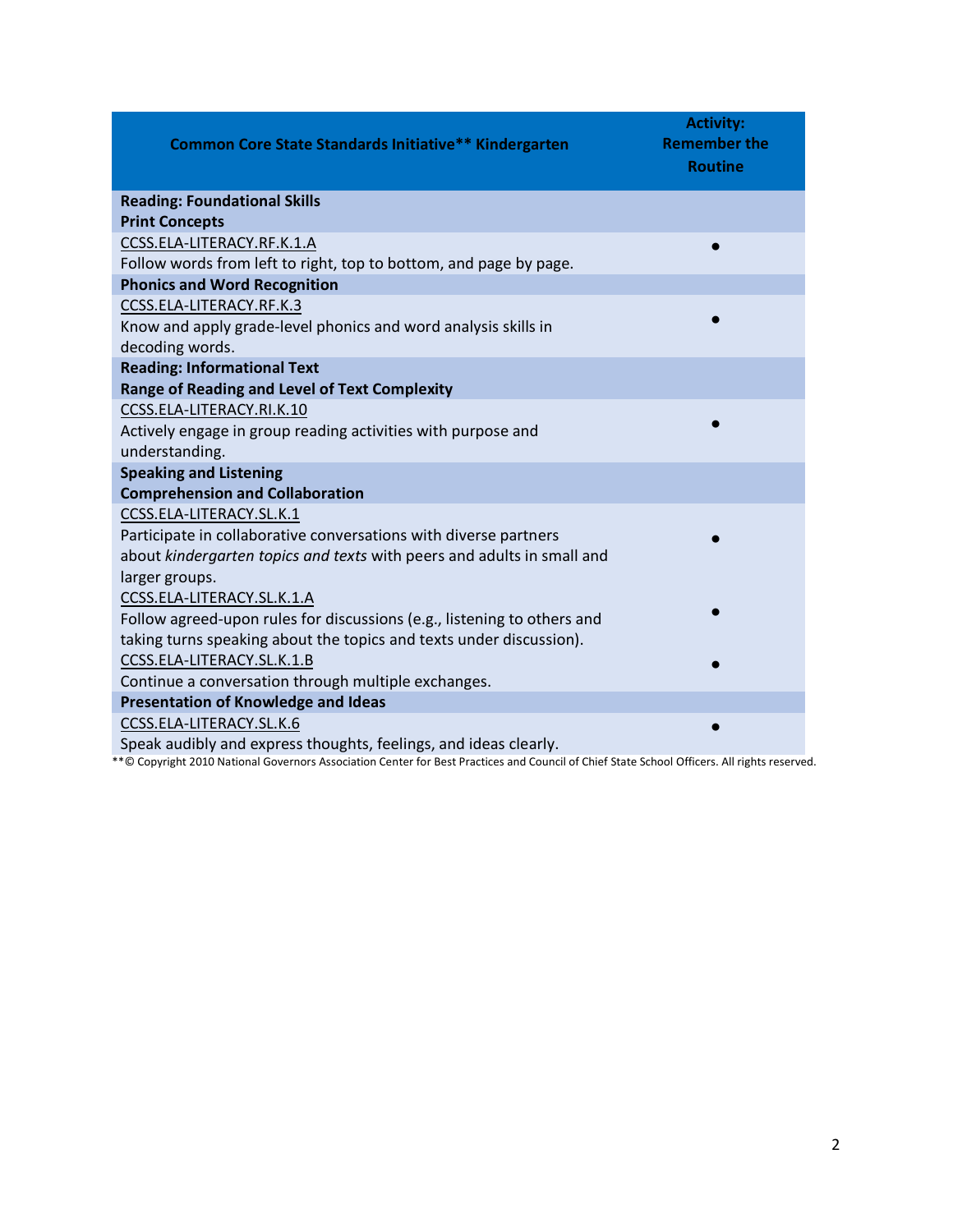|                                                                                                                                             | <b>Activity:</b>                    |                                   |
|---------------------------------------------------------------------------------------------------------------------------------------------|-------------------------------------|-----------------------------------|
| <b>Common Core State Standards Initiative** First Grade</b>                                                                                 | <b>The Dental</b><br><b>Decoder</b> | <b>Color Me</b><br><b>Healthy</b> |
| <b>Reading: Foundational Skills</b>                                                                                                         |                                     |                                   |
| <b>Print Concepts</b>                                                                                                                       |                                     |                                   |
| CCSS.ELA-LITERACY.RF.1.1                                                                                                                    |                                     |                                   |
| Demonstrate understanding of the organization and basic features                                                                            |                                     |                                   |
| of print.                                                                                                                                   |                                     |                                   |
| <b>Phonics and Word Recognition</b>                                                                                                         |                                     |                                   |
| CCSS.ELA-LITERACY.RF.1.3                                                                                                                    |                                     |                                   |
| Know and apply grade-level phonics and word analysis skills in                                                                              |                                     |                                   |
| decoding words.                                                                                                                             |                                     |                                   |
| <b>Fluency</b>                                                                                                                              |                                     |                                   |
| CCSS.ELA-LITERACY.RF.1.4.A                                                                                                                  |                                     |                                   |
| Read grade-level text with purpose and understanding.                                                                                       |                                     |                                   |
| <b>Speaking and Listening</b>                                                                                                               |                                     |                                   |
| <b>Comprehension and Collaboration</b>                                                                                                      |                                     |                                   |
| CCSS.ELA-LITERACY.SL.1.1                                                                                                                    |                                     |                                   |
| Participate in collaborative conversations with diverse partners                                                                            |                                     |                                   |
| about grade 1 topics and texts with peers and adults in small and                                                                           |                                     |                                   |
| larger groups.                                                                                                                              |                                     |                                   |
| CCSS.ELA-LITERACY.SL.1.1.A                                                                                                                  |                                     |                                   |
| Follow agreed-upon rules for discussions (e.g., listening to others                                                                         |                                     |                                   |
| with care, speaking one at a time about the topics and texts under                                                                          |                                     |                                   |
| discussion).                                                                                                                                |                                     |                                   |
| CCSS.ELA-LITERACY.SL.1.1.B                                                                                                                  |                                     |                                   |
| Build on others' talk in conversations by responding to the                                                                                 |                                     |                                   |
| comments of others through multiple exchanges.                                                                                              |                                     |                                   |
| <b>Presentation of Knowledge and Ideas</b>                                                                                                  |                                     |                                   |
| CCSS.ELA-LITERACY.SL.1.4                                                                                                                    |                                     |                                   |
| Describe people, places, things, and events with relevant details,                                                                          |                                     |                                   |
| expressing ideas and feelings clearly.                                                                                                      |                                     |                                   |
| <b>Mathematics</b>                                                                                                                          |                                     |                                   |
| <b>Operations &amp; Algebraic Thinking</b><br>CCSS.MATH.CONTENT.1.OA.A.1                                                                    |                                     |                                   |
| Use addition and subtraction within 20 to solve word problems                                                                               |                                     |                                   |
| involving situations of adding to, taking from, putting together,                                                                           |                                     |                                   |
| taking apart, and comparing, with unknowns in all positions, e.g., by                                                                       |                                     |                                   |
| using objects, drawings, and equations with a symbol for the                                                                                |                                     |                                   |
| unknown number to represent the problem                                                                                                     |                                     |                                   |
| **© Convright 2010 National Governors Association Conter for Rest Practices and Council of Chief State School Officers. All rights reserved |                                     |                                   |

\*\*© Copyright 2010 National Governors Association Center for Best Practices and Council of Chief State School Officers. All rights reserved.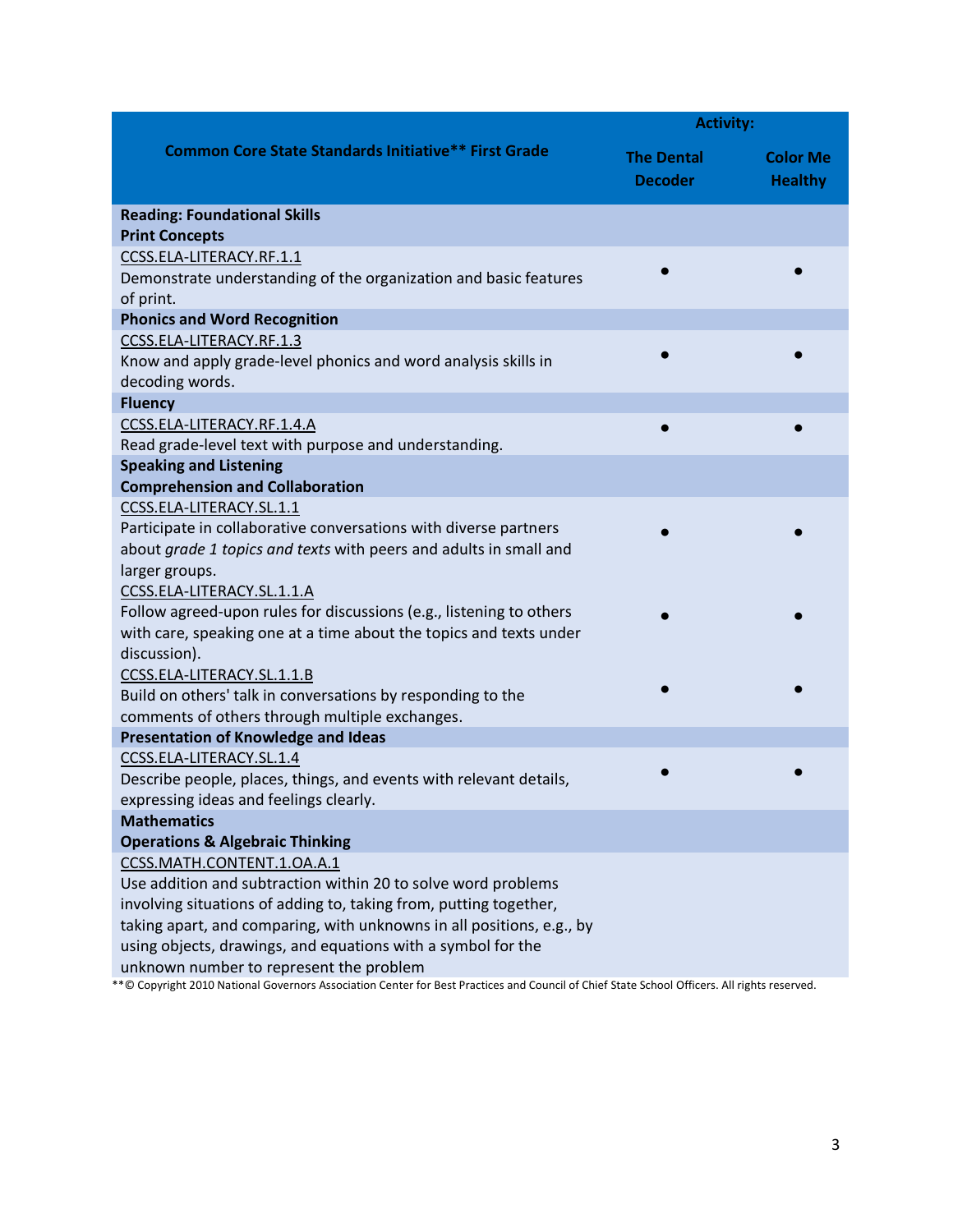|                                                                                                       | <b>Activity:</b>                    |                                   |
|-------------------------------------------------------------------------------------------------------|-------------------------------------|-----------------------------------|
| <b>Common Core State Standards Initiative** Second Grade</b>                                          | <b>The Dental</b><br><b>Decoder</b> | <b>Color Me</b><br><b>Healthy</b> |
| <b>Phonics and Word Recognition</b>                                                                   |                                     |                                   |
| CCSS.ELA-LITERACY.RF.2.3                                                                              |                                     |                                   |
| Know and apply grade-level phonics and word analysis skills in decoding<br>words.                     |                                     |                                   |
| <b>Fluency</b>                                                                                        |                                     |                                   |
| CCSS.ELA-LITERACY.RF.2.4.A                                                                            | $\bullet$                           |                                   |
| Read grade-level text with purpose and understanding.                                                 |                                     |                                   |
| <b>Speaking and Listening</b>                                                                         |                                     |                                   |
| <b>Comprehension and Collaboration</b>                                                                |                                     |                                   |
| CCSS.ELA-LITERACY.SL.2.1                                                                              |                                     |                                   |
| Participate in collaborative conversations with diverse partners                                      |                                     |                                   |
| about grade 2 topics and texts with peers and adults in small and larger                              |                                     |                                   |
| groups.                                                                                               |                                     |                                   |
| CCSS.ELA-LITERACY.SL.2.1.A                                                                            |                                     |                                   |
| Follow agreed-upon rules for discussions (e.g., gaining the floor in                                  |                                     |                                   |
| respectful ways, listening to others with care, speaking one at a time                                |                                     |                                   |
| about the topics and texts under discussion).                                                         |                                     |                                   |
| CCSS.ELA-LITERACY.SL.2.1.B                                                                            |                                     |                                   |
| Build on others' talk in conversations by linking their comments to the                               |                                     |                                   |
| remarks of others.                                                                                    |                                     |                                   |
| <b>Presentation of Knowledge and Ideas</b>                                                            |                                     |                                   |
| CCSS.ELA-LITERACY.SL.2.6                                                                              |                                     |                                   |
| Produce complete sentences when appropriate to task and situation in                                  |                                     |                                   |
| order to provide requested detail or clarification.                                                   |                                     |                                   |
| <b>Mathematics</b>                                                                                    |                                     |                                   |
| <b>Operations &amp; Algebraic Thinking</b>                                                            |                                     |                                   |
| CCSS.MATH.CONTENT.2.OA.A.1<br>Use addition and subtraction within 100 to solve one- and two-step word |                                     |                                   |
| problems involving situations of adding to, taking from, putting together,                            |                                     |                                   |
| taking apart, and comparing, with unknowns in all positions, e.g., by                                 |                                     |                                   |
| using drawings and equations with a symbol for the unknown number to                                  |                                     |                                   |
| represent the problem.                                                                                |                                     |                                   |

\*\*© Copyright 2010 National Governors Association Center for Best Practices and Council of Chief State School Officers. All rights reserved.